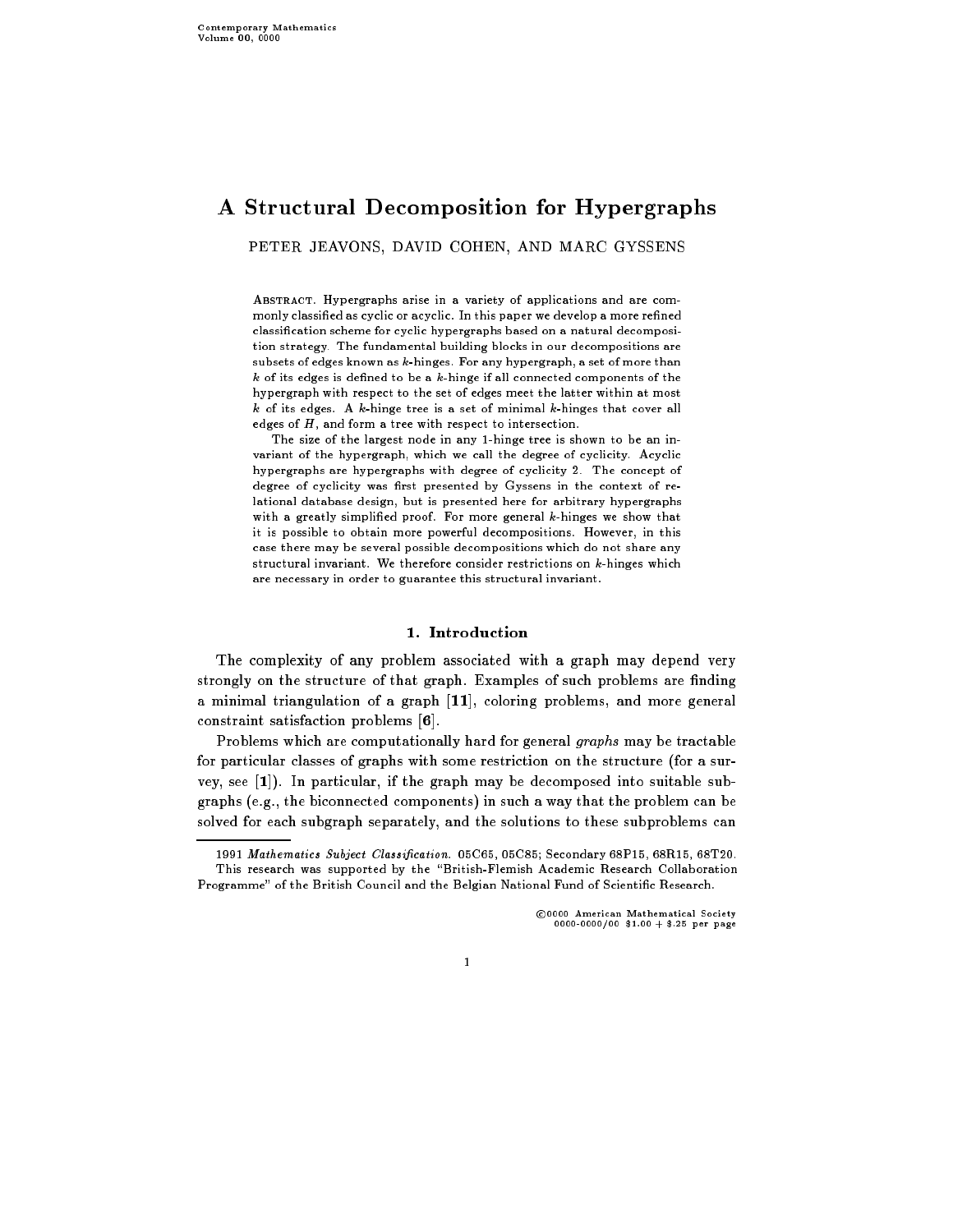be efficiently combined to obtain an overall solution, then significant reductions in complexity may be achieved.

The corresponding theory for general *hypergraphs* is much less well-developed. It has been shown that many problems possess efficient solution techniques when the associated hypergraph is  $acyclic$  [2, 3]. However, the classification of hypergraphs into acyclic and cyclic ones is rather crude.

A more powerful decomposition strategy for hypergraphs was developed in the context of a particular application in database theory. This approach led to a hierarchy of classes of hypergraphs in which the acyclic hypergraphs are merely the smallest non-trivial class [9, 10, 7]. It has been shown that in the special case of graphs this approach gives rise to a finer decomposition than the decomposition into biconnected components, and therefore provides a more informative bound on the complexity of many problems [7, 8].

In this paper, we develop a very general decomposition strategy for hypergraphs in the context of general hypergraph theory and discuss its properties. The paper is organized as follows. In Section 2, we introduce some terminology and define hypergraph decompositions in terms of  $k$ -hinges and  $k$ -hinge-trees. In Section 3, we review the desirable properties of 1-hinges and 1-hinge-trees that motivated this study and propose a new, short, and more insightful proof of the main property. The remaining sections are devoted to general k-hinges. In Section 4, we demonstrate the usefulness of general k-hinge-tree decompositions. In Section 5 we discuss the difficulties that arise when trying to build a general theory for constructing arbitrary k-hinge-tree decompositions, and the open problems resulting from them. Most of the difficulties arise from the fact that the desirable properties for 1-hinges exhibited in Section 3 do not carry over to arbitrary k-hinges, even for  $k = 2$ .

## 2. Definitions

The building blocks of the decomposition we intend to propose are so-called  $k$ -hinges, which are defined in this section. Our notion of hypergraph decomposition is then formalized by the concept of  $k$ -hinge-trees.

First though, we briefly review some of the relevant terminology concerning hypergraphs.

DEFINITION 2.1. [4] A hypergraph is an ordered pair  $(V, E)$  where V is a finite set of vertices and  $E$  is a set of edges, each of which is a subset of  $V$ .

Undirected graphs can be seen as special cases of hypergraphs, where each edge contains exactly two vertices.

DEFINITION 2.2. Let  $(V, E)$  be a hypergraph, let  $H \subseteq E$ , and let  $F \subseteq E - H$ . F is called *connected with respect to H* if, for any two edges  $e, f \in F$ , there exists a sequence  $e_1, \ldots, e_n$  of edges in F such that  $(i)$   $e_1 = e$ ;  $(ii)$  for  $i = 1, \ldots, n-1$ ,  $e_i \cap e_{i+1} \not\subset \bigcup H$ ; and *(iii)*  $e_n = f$ . Such a sequence is called a path with respect to  $H$  connecting  $e$  and  $f$  in  $F$ .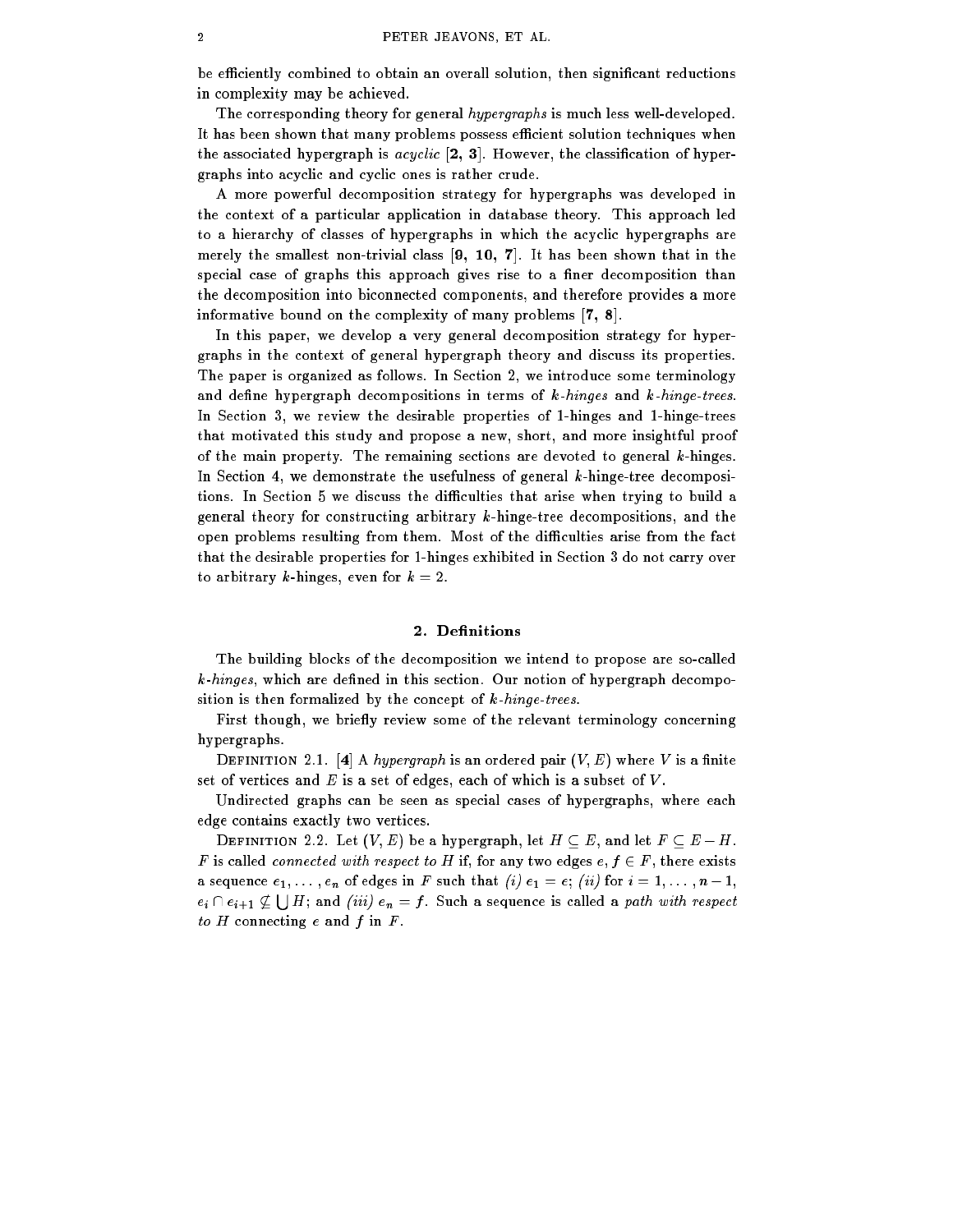The maximal connected subsets of  $E-H$  with respect to H are called the connected components of  $E - H$  with respect to H. They obviously form a partition of  $E-H$ . In the case that H is the empty set of edges, we usually drop the phrase "with respect to  $H$ " and simply speak about connected subsets and connected components of E. If E itself is connected, then  $(V, E)$  is said to be a connected hypergraph. In this paper, we shall assume that all hypergraphs to be decomposed are connected, since in a disconnected hypergraph each connected component may be decomposed individually.

Using this notion of connectivity we now define the sets of edges which will be called  $k$ -hinges:

DEFINITION 2.3. Let  $(V, E)$  be a hypergraph, and let H be either E or a proper subset of E containing at least  $k + 1$  edges. Let  $H_1, \ldots, H_m$  be the connected components of  $E-H$  with respect to H. Then H is called a k-hinge if, for  $i = 1, \ldots, m$ , there exists a set  $h_i \subseteq H$  consisting of k edges such that

$$
(\bigcup H_i)\cap(\bigcup H)\subseteq\bigcup h_i.
$$

The set of edges  $h_i$  is called a separating edge set for  $H_i$ .

In words, a k-hinge of a hypergraph is either the entire hypergraph or a subset H of its edges (containing at least  $k + 1$  edges) with the property that the set of nodes in each connected component with respect to that subset intersects the set of nodes in  $H$  within at most  $k$  edges.

In general, k-hinges can in turn contain other k-hinges. We are most interested in k-hinges that do not contain other k-hinges; these are called minimal k-hinges.

Our aim is to decompose any hypergraph into a "tree" of minimal  $k$ -hinges, with the following properties:

DEFINITION 2.4. Let  $(V, E)$  be any hypergraph. A k-hinge-tree of  $(V, E)$  is a  $\text{tree}$  ,  $\left(N, A\right)$ , with nodes  $N$  and labeled arcs  $\overline{A}$ , such that

- (i) each node in N is a minimal k-hinge of  $(V, E)$ , and each label of an arc in  $A$  is a subset of  $E$ ;
- (ii)  $\bigcup N = E;$
- (iii) for each labeled arc  $(\{n_i, n_j\}, E') \in A$ ,  $E' = n_i \cap n_j$  and satisfies  $(\bigcup n_i) \cap$  $(\lfloor \cdot \rfloor n_i) = \lfloor \cdot \rfloor E'$  and  $1 \leq \lfloor E' \rfloor \leq k$ ; and
- (iv) the vertices of  $V$  shared by two tree nodes are entirely contained within each tree node on their connecting path.

Property 3 states that adjacent tree nodes share at most  $k$  edges of  $E$ , and this set of edges is also the label of their connecting tree-arc; moreover, the vertices shared by the adjacent tree nodes are precisely the vertices of this edge set.

Note that a hypergraph may, in general, have many different  $k$ -hinge-trees, containing different sets of minimal  $k$ -hinges.

Below, we give an example of a k-hinge-tree of a hypergraph for  $k = 1$ .

 $1\,\text{By}$  "tree", we understand an unrooted tree, i.e., an undirected acyclic graph.

<sup>&</sup>lt;sup>2</sup>A labeled arc is formally defined as an ordered pair  $(\{n_i, n_j\}, a)$  with  $n_i$  and  $n_j$  different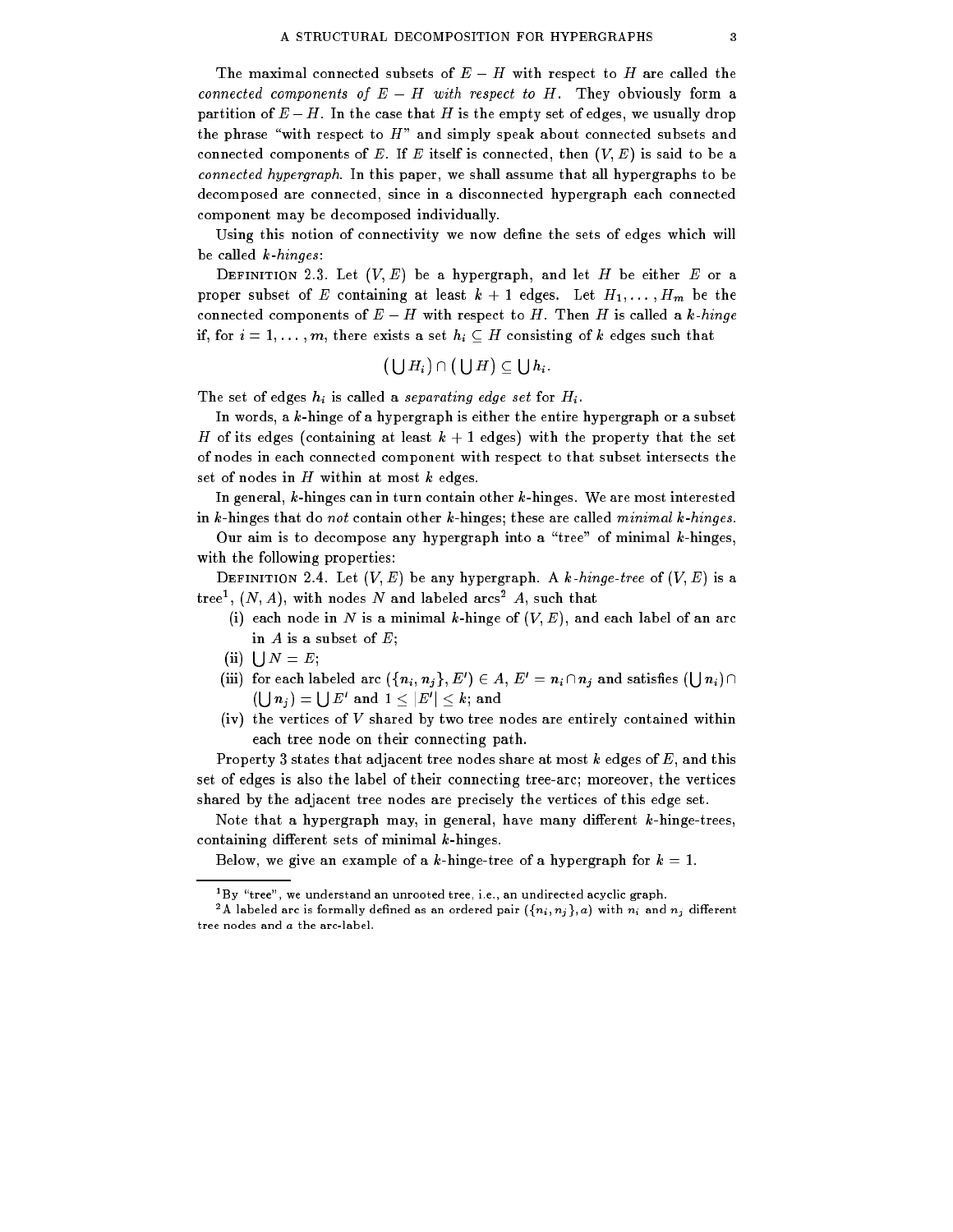

Figure 1. A hypergraph (Example 2.1).



Figure 2. A 1-hinge-tree of the hypergraph in Figure 1.

Example 2.1. Consider the hypergraph illustrated in Figure 1. The minimal 1-hinges of the hypergraph in Figure 1 are the following:

| $M_1 = \{e_1, e_2\};$           | $M_4 = \{e_5, e_6\};$ |
|---------------------------------|-----------------------|
| $M_2 = \{e_1, e_3, e_4, e_5\};$ | $M_5=\{e_5,e_7\};$    |
| $M_3 = \{e_2, e_3, e_4, e_5\};$ | ${M}_6=\{e_5,e_8\}$ . |

Figure 2 illustrates one possible 1-hinge-tree of the hypergraph in Figure 1.

An alternative 1-hinge-tree of  $(V, E)$  may be obtained by replacing  $M_3$  with  $M_2$  and labeling the arc connecting it to  $M_1$  with  $\{e_1\}.$ 

Definition 2.4 is partly inspired by the notion of tree developed by Courcelle [5] in the context of (binary) graphs, and is a generalization of the notion of "hingetree" in [7, 8] (which correspond to 1-hinge-trees in this paper). The introduction of general k-hinge-trees was motivated by the observation that, while 1-hinge-tree decompositions have many desirable properties with respect to solving problems defined on a hypergraph, many hypergraphs do not possess non-trivial 1-hingetree decompositions but do possess interesting k-hinge tree decompositions for higher values of k.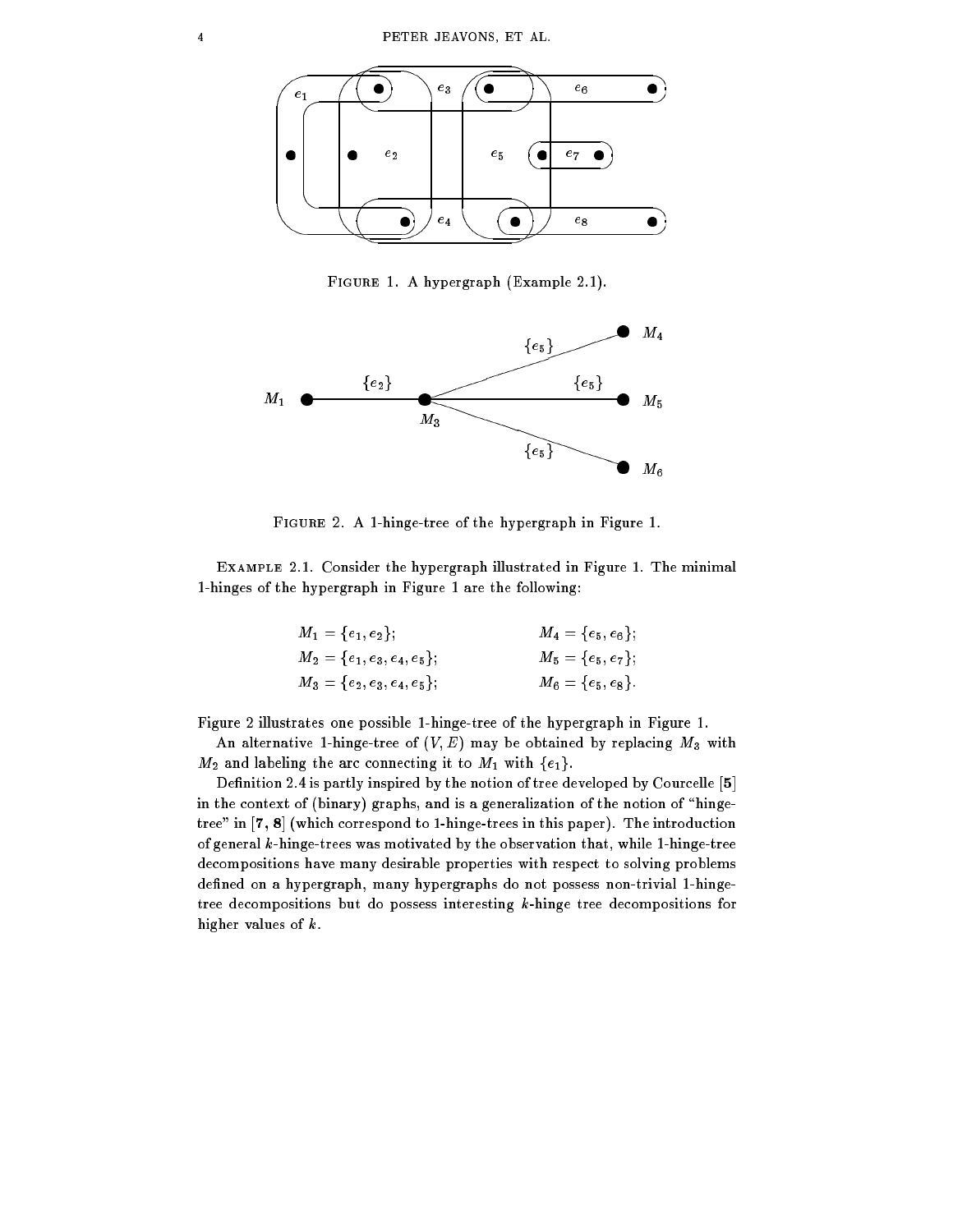### 3. Decompositions using 1-hinges

The concept of 1-hinge was introduced in  $[9]$  under the name "hinge" in the context of relational database theory. It was subsequently found that every hypergraph has at least one 1-hinge-tree, and that the size of the largest node in any 1-hinge-tree decomposition is an invariant of the hypergraph, i.e., independent of the particular 1-hinge-tree chosen [7]. This result has subsequently been applied to the analysis of constraint satisfaction problems [8].

Unfortunately, the initial proof in [7] heavily depends on properties of certain database concepts and therefore is not suitable for possible generalization to decomposition into arbitrary k-hinge-trees. Therefore, we exhibit a simpler proof stated entirely within the context of general hypergraph theory.

In Section 3.1, we describe two key properties of 1-hinges. Using these key properties, we then prove the actual invariance result in Section 3.2. For completeness, an algorithm to find a particular 1-hinge-tree for any hypergraph is given in Section 3.3. Because of the invariance result, the particular 1-hinge-tree found by this algorithm is optimal.

3.1. Properties of 1-hinges. The first of the two key properties of 1-hinges we shall exhibit in this section was originally proved in [9] by a straightforward consideration of the possible connected components with respect to  $\pi$  and will here be referred to as the "Inheritance Property:"

INHERITANCE PROPERTY. [9] Let  $(V, E)$  be a hypergraph, let H be a 1-hinge of  $(V, E)$ , and let  $H \subset H$ . Then  $H$  is a 1-hinge of  $(V, E)$  if and only if it is a 1-hinge of the hypergraph  $(\vert \, \vert H, H)$ .

To state the second property, which we shall call the \Decomposition Property," we first propose a notion of decomposition in Definition 3.1. With a possible generalization in mind, we state Definition 3.1 in a slightly more general fashion than strictly needed in this section.

DEFINITION 3.1. Let  $(V, E)$  be a hypergraph, let H be a subset of edges, and let h be a subset of E. An h-decomposition of H is any set,  $D$ , of subsets of H, such that  $H = \bigcup \mathcal{D}$  and, for all  $S, T \in \mathcal{D}, S \neq T$ ,  $(\bigcup S) \cap (\bigcup T) \subset \bigcup h$ .

DECOMPOSITION PROPERTY. Let  $(V, E)$  be a hypergraph, and let H be a 1-hinge of  $(V, E)$ . Let e be an arbitrary edge in E, and let  $D$  be an  $\{e\}$ . decomposition of H. There exists  $S \in \mathcal{D}$  such that, for every  $\mathcal{D}' \subseteq \mathcal{D}$  with  $S \in \mathcal{D}'$ ,  $\Box$   $\Box$  is either a 1-hinge of  $(V, E)$  or a single edge in E.

**PROOF.** If  $e \notin H$ , let  $C_e$  be the connected component of  $E-H$  with respect to H which contains e, and let  $\{f\}$  be a corresponding singleton separating edge set in H. If  $e \in H$ , let  $C_e = \emptyset$ , and let  $f = e$ . In either case, let S be an element of  $\nu$  containing f. Let  $H = H \cup C_e$ . Note that, as  $H$  is a 1-hinge of  $(V, E)$ , every 1-hinge of  $(\Box H', H')$  is also a 1-hinge of  $(V, E)$ , by the Inheritance Property.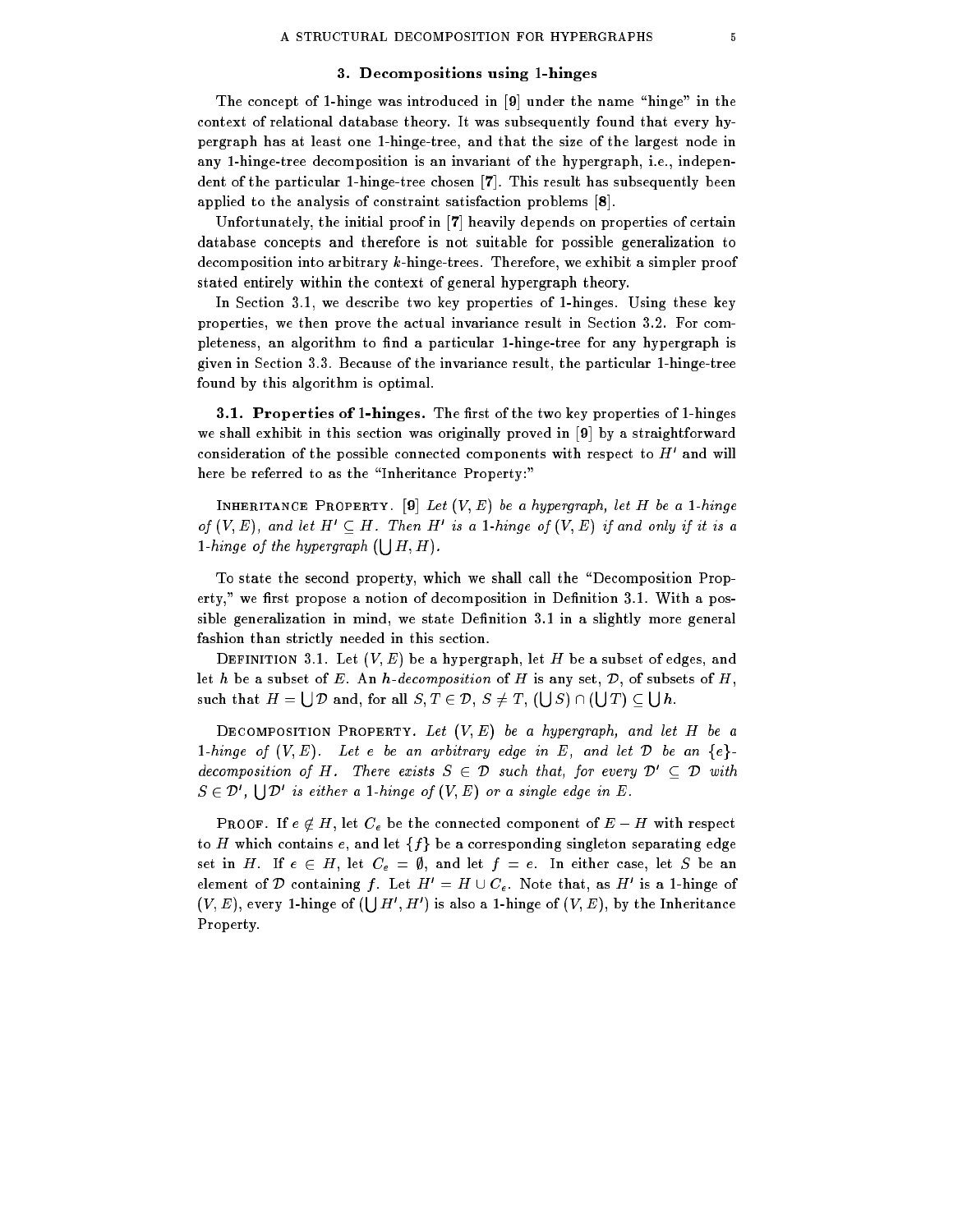$$
(\bigcup \mathcal{D}') \cap (\bigcup (H' - (\bigcup \mathcal{D}')))
$$
\n
$$
= [(\bigcup \mathcal{D}') \cap (\bigcup (H' - H))] \cup [(\bigcup \mathcal{D}') \cap (\bigcup (H - (\bigcup \mathcal{D}')))]
$$
\n
$$
\subseteq [(\bigcup H) \cap (\bigcup C_e)] \cup [(\bigcup \mathcal{D}') \cap (\bigcup (H - (\bigcup \mathcal{D}'))) \cap (\bigcup H)]
$$
\n
$$
\subseteq f \cup (e \cap (\bigcup H))
$$
\n
$$
\subseteq f
$$

Hence if  $S \in \mathcal{D}'$ , then  $|D'$  is either  $\{f\}$  or a 1-hinge of  $(|D' H', H')$ , in which case it is a 1-hinge of  $(V, E)$ .  $\Box$ 

The Decomposition Property has the following immediate corollary:

INSEPARABILITY PROPERTY. Let  $(V, E)$  be a hypergraph and let H be a minimal 1-hinge of  $(V, E)$ . Let e be an arbitrary edge in E and let D be an  $\{e\}$ . decomposition of H. Then <sup>D</sup> has at most two nonempty elements, and at most one element containing more than one edge.

3.2. An invariant of 1-hinge-trees. Using the properties described above, we can now prove the following:

PROPOSITION 3.1. Let  $(V, E)$  be a hypergraph and let  $T = (N, A)$  be a 1-hingetree for  $(V, E)$ . For any minimal 1-hinge H of  $(V, E)$ ,  $|H| \leq max\{|n| \mid n \in N\}$ .

PROOF. Every arc of  $T$  divides  $T$  into two subtrees, and by Properties 3 and 4 in Definition 2.4, the partition of H defined by these subtrees is an  $\{e\}$ -decomposition of  $H$ . By the minimality of  $H$  and the Inseparability Property, one of the two subsets in this partition contains at most one edge of  $H$ . Hence we may orient each arc of  $I$  towards a subtree containing at most one edge of  $H$ .

As T is now a directed tree, there is some node  $n_c$  with in-degree zero. By the choice of orientation, each branch out of  $n_c$  contains at most one edge of  $H$ .  $\overline{\phantom{a}}$ 

If there are two branches out of  $n_c$  both labeled with the same edge  $\{e\}$  and each containing a distinct single edge of H, then we have an  $\{e\}$ -decomposition of H containing two singleton sets, so the Inseparability Property implies that  $|H|=2$ , whence the result holds trivially.

Otherwise, all branches out of  $n_c$  labeled with the same edge contain at most one edge of H between them. By Property 3 of Definition 2.4, if  $\{e\}$  is the label of the arc connecting a branch out of  $n_c$  to  $n_c$ , then e is the only edge contained in both  $n_c$  and the branch. Hence, if  $e \notin H$  and if the branches connected to  $n_c$  by arcs labeled  $\{e\}$  do contain an edge of H between them, then that edge cannot be contained in  $n_c$ . Let L denote the set of edges that is the union of the labels of the arcs connecting branches to  $n_c$ . By the preceding argument, it

<sup>3</sup>When we say that a subtree contains an edge we mean that that subtree has a node containing that edge.

<sup>&</sup>lt;sup>4</sup>The branches are defined not to contain the central node.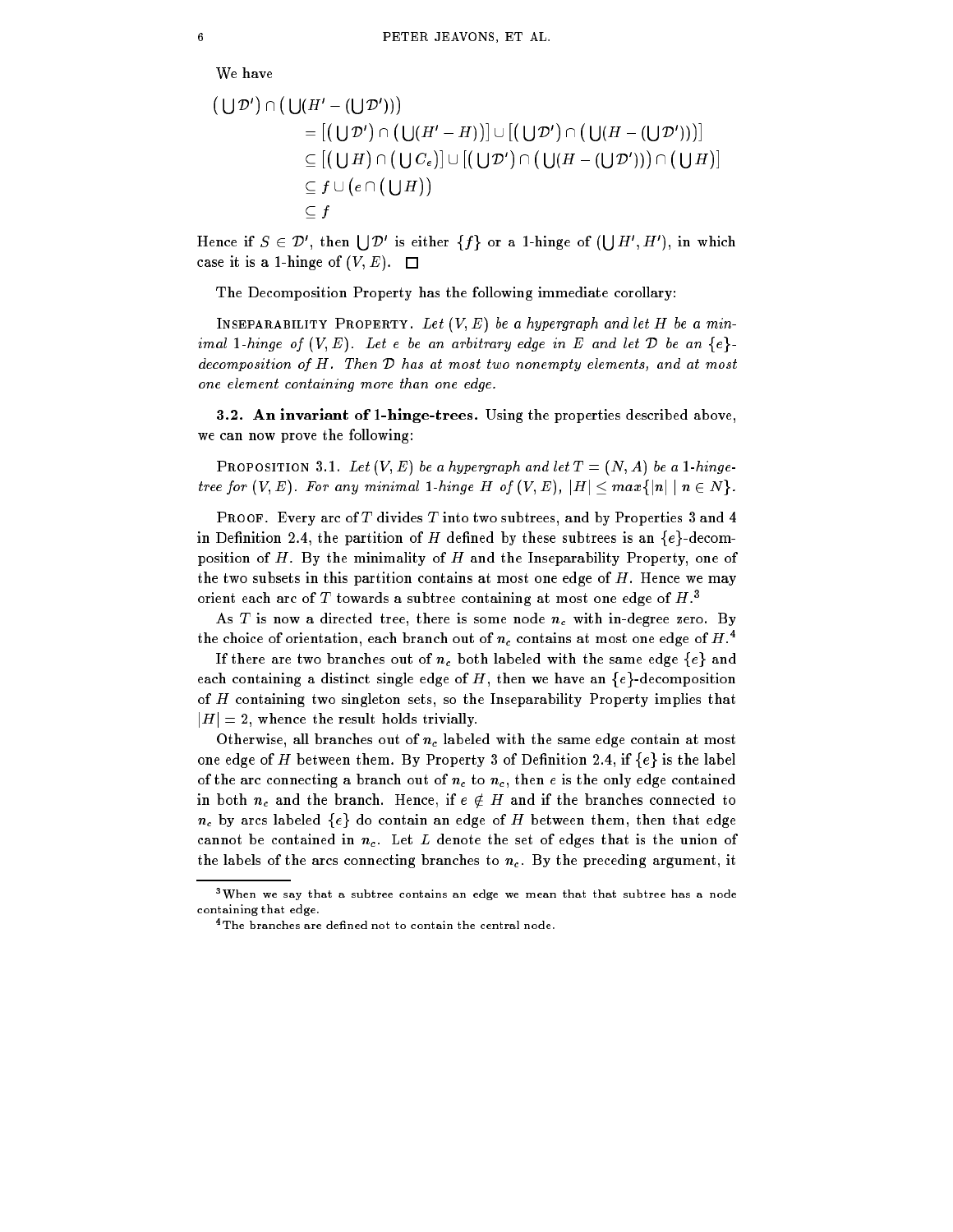

 $F$  igure 3. The hypergraph  $(V, E)$  (Example 3.1).

follows that  $|L - H| \geq |H - n_c|$ . Since  $L \subseteq n_c$ ,  $|n_c - L| \geq |H - n_c|$ , whence  $|n_c - H| \geq |H - n_c|$ , whence  $|n_c| \geq |H|$ , whence the theorem.  $\Box$ 

INVARIANCE THEOREM. For any hypergraph,  $(V, E)$ , the size of the largest node in a 1-hinge-tree of  $(V, E)$  is an invariant.

**PROOF.** Let  $(V, E)$  be a hypergraph, and let T be any 1-hinge-tree of  $(V, E)$ . By Proposition 3.1, the size of the largest node in  $T$  is equal to the size of the largest minimal 1-hinge of  $(V, E)$ .  $\Box$ 

The size of the largest minimal 1-hinge of a hypergraph will be referred to as the *degree of cyclicity*. A hypergraph will be called *n-cyclic* if its degree of cyclicity is less than or equal to n. Acyclicity  $[2]$  is equivalent to 2-cyclicity  $[7]$ .

Example 3.1. First consider the hypergraph in Figure 1, Example 2.1. As the largest node in the 1-hinge-tree illustrated in Figure 2 has size 4, the hypergraph is 4-cyclic. Notice that the largest node of the other 1-hinge-tree described in Example 1 also has size 4, in accordance with the Invariance Theorem.

Next, consider the hypergraph  $(V, E)$  with 6 vertices, u, v, w, x, y, and z, and 3 edges,  $\{x, y, z\}$ ,  $\{v, w, y\}$ , and  $\{u, v, x\}$ . The only 1-hinge of  $(V, E)$  is the set of all 3 edges, so  $(V, E)$  is 3-cyclic (and n-cyclic for all  $n \geq 3$ ). If we add an additional edge,  $\{v, x, y\}$ , we obtain a new hypergraph,  $\{V, E\}$  , as shown in Figure 3.

The hypergraph  $V, E$  decontains three 1-hinges of size 2:

 $\{\{v, x, y\}, \{u, v, x\}\}; \{\{v, x, y\}, \{v, w, y\}\};$  and  $\{\{v, x, y\}, \{x, y, z\}\}.$ 

Any tree with these three nodes and with arcs labeled  $\{v, x, y\}$ , is a 1-hinge-tree of  $(V, E)$ , showing that  $(V, E)$  is 2-cyclic (i.e., acyclic).

This example illustrates the surprising fact that the *addition* of an edge may reduce the degree of cyclicity, and may even turn a cyclic hypergraph into an acyclic hypergraph.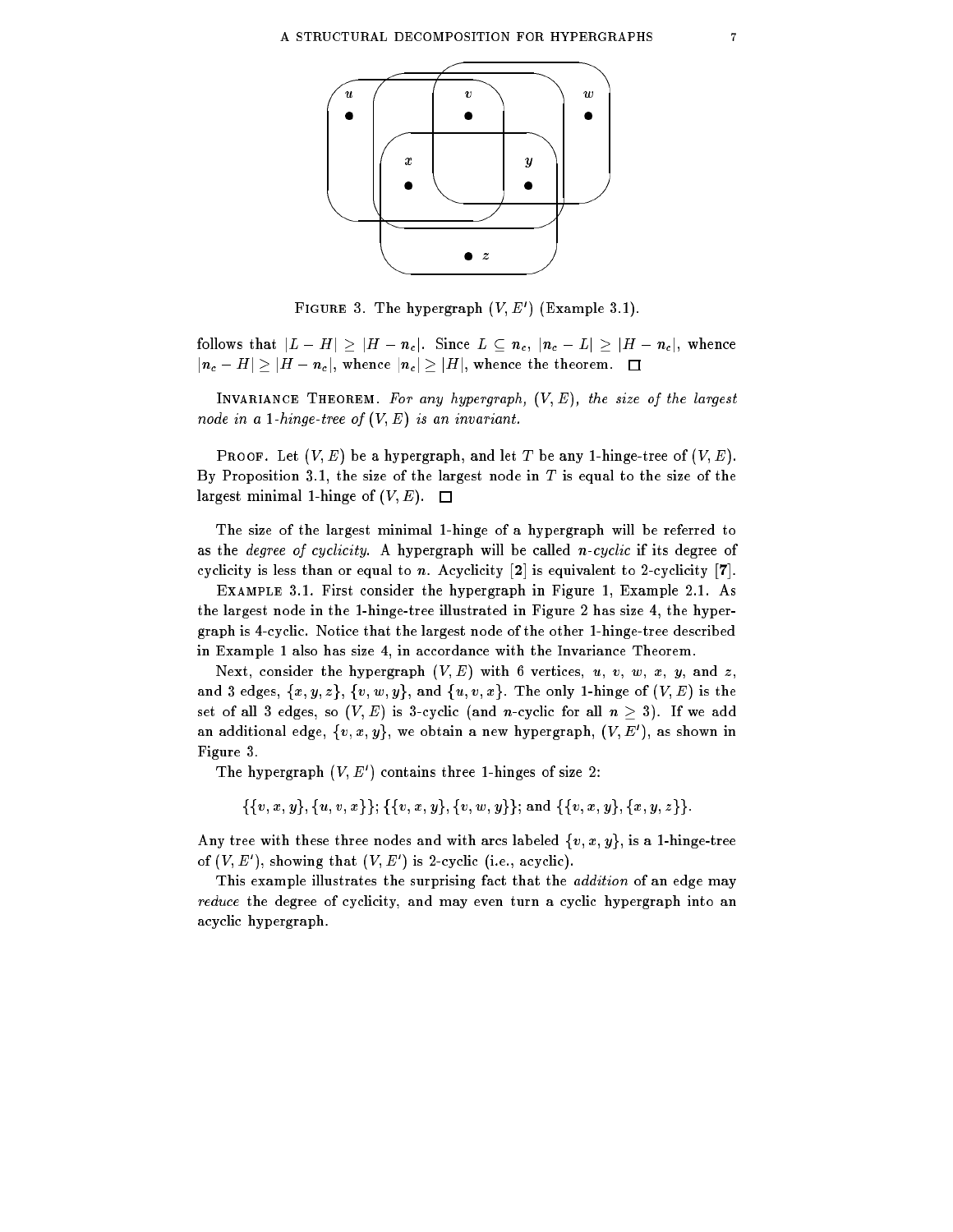**3.3. An algorithm for 1-hinge-trees.** Given a hypergraph  $(V, E)$ , a 1hinge-tree may be obtained in polynomial time by the following algorithm  $[8]$ :

Hinge-Tree Decomposition Algorithm.

*Input*: A hypergraph  $(V, E)$ .

Output: A 1-hinge-tree  $T$  for  $(V, E)$ .

Method :

- (i) Mark each edge in E as unused. Set  $i = 0, N_0 = \{E\}$  and  $A_0 = \emptyset$ , and mark the node  $E$  in  $N_0$  as non-minimal.
- (ii) If all nodes of  $N_i$  are marked minimal, then set  $T = (N_i, A_i)$  and stop. Else, choose a non-minimal node  $F$  in  $N_i$ .
- (iii) If all edges in  $F$  are marked used, then mark  $F$  as minimal and return to 2. Else, choose an unused edge  $e \in F$  and mark e as used.
- (iv) Let  $\Gamma = \{G \cup \{e\} \mid G \text{ is a connected component of } F \{e\} \text{ w.r.t. } e\},\$ and let  $\gamma : F \to \Gamma$  be any function such that for all  $f \in F$ ,  $f \in \gamma(f)$ . If  $|\Gamma| = 1$ , then return to 3.
- (v) Set  $N_{i+1} = (N_i \{F\}) \cup \Gamma$  and

$$
A_{i+1} = (A_i - \{(\{F, F'\}, \{f\}) \mid (\{F, F'\}, \{f\}) \in A_i\})
$$
  

$$
\cup \{(\{\gamma(f), F'\}, \{f\}) \mid (\{F, F'\}, \{f\}) \in A_i\}
$$
  

$$
\cup \{(\{\gamma(f), \gamma(e)\}, \{e\}) \mid f \in F, \ \gamma(f) \neq \gamma(e)\},
$$

and mark all the new nodes added to  $N_{i+1}$  as non-minimal. (vi) Increment  $i$  and return to 2.

The correctness of the algorithm relies on the Inheritance Property, the Decomposition Property, and the Inseparability Property.

At Step 3, we always have a set of nodes  $N_i$  which form a tree of 1-hinges, but which are not always minimal 1-hinges. At Step 4, we examine each edge e of F to see if it gives rise to an  ${e}$ -decomposition of  $F - {e}$  with two or more non-empty elements. By the Decomposition Property, the existence of such a decomposition means that the node is non-minimal, so it is decomposed into smaller nodes. The fact that these smaller nodes are 1-hinges of the original hypergraph follows from the Inheritance Property. If no edge separates a node in this way then each node of  $N_i$  is minimal so we have a valid 1-hinge-tree and the algorithm stops.

## 4. Decompositions using arbitrary k-hinges

In the previous section, we have shown that there is a straightforward decomposition strategy using 1-hinges, which provides a useful measure for the structural complexity of hypergraphs. However, the minimal 1-hinges may be quite large in many cases, so it is natural to look for more powerful decompo-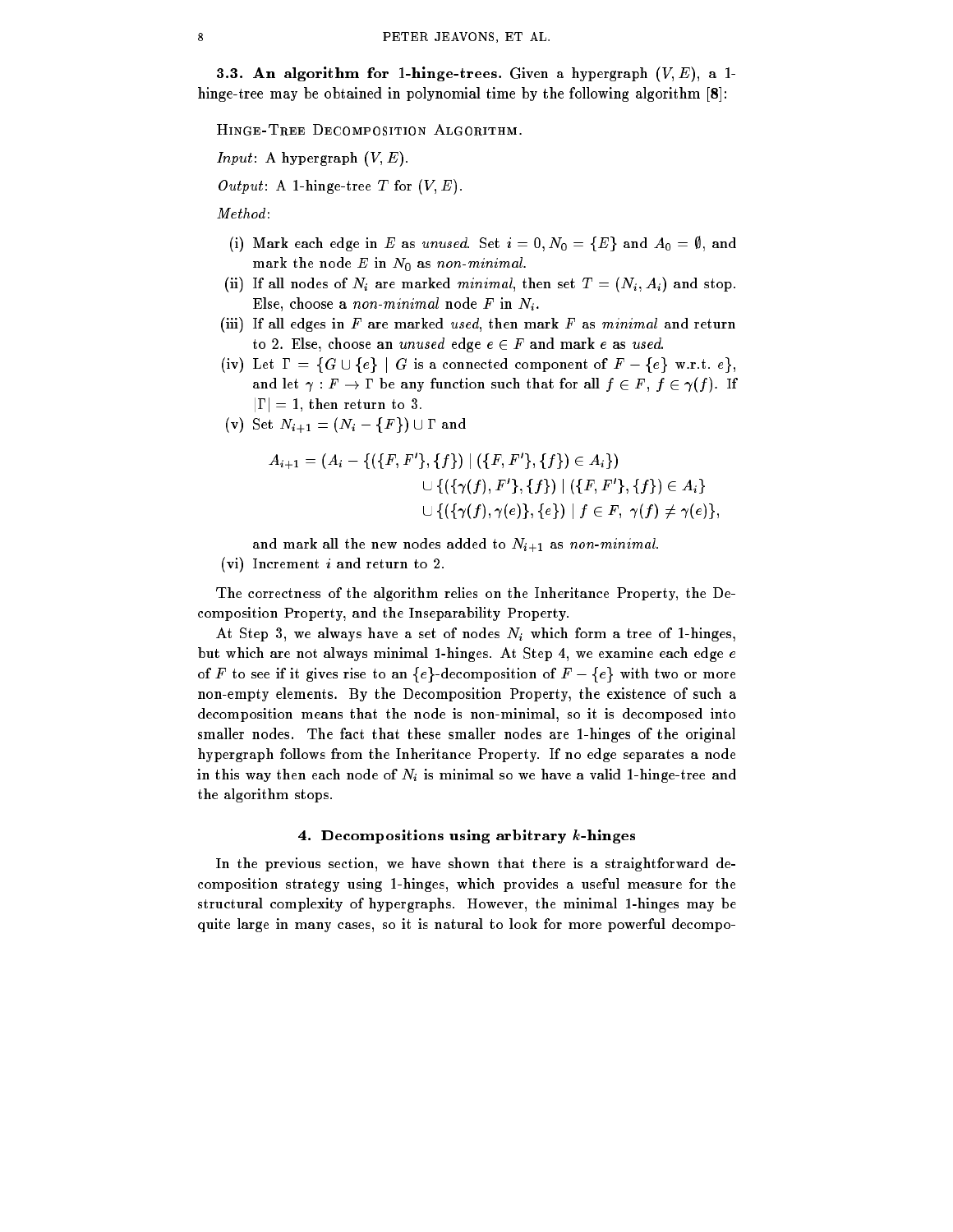

Figure 4. A hypergraph with a 2-hinge-tree decomposition.

sition strategies which can break down hypergraphs into smaller units. In this section, we show that more powerful decompositions are possible in certain cases if we are not restricted to 1-hinges.

The following example shows that a hypergraph may have a useful 2-hinge-tree decomposition even when it contains no proper 1-hinges:

EXAMPLE 4.1. Figure 4 shows a hypergraph with 7 edges,  $e_1, \ldots, e_7$ , containing no smaller 1-hinges. It therefore has degree of cyclicity 7. However, this hypergraph has a 2-hinge-tree in which the size of the largest node is 4. The largest 2-hinge in this tree,  $\{e_1, e_2, e_3, e_7\}$ , is indicated by the heavy lines.

Example 4.1 also shows that minimal 2-hinges need not be connected, in contrast to minimal 1-hinges which are always connected [9].

The next result demonstrates the power of 2-hinges for the decomposition of series-parallel graphs:

PROPOSITION 4.1. Any series-parallel graph has a 2-hinge-tree decomposition in which every tree node contains at most three edges.

**PROOF.** Let  $G = (V, E)$  be a series-parallel graph with terminals u and v. For any such graph we may write  $G = G_1 * G_2$ , where  $G_1 = (V_1, E_1), G_2 = (V_2, E_2),$ and "\*" represents either series combination or parallel combination. Choose any edges  $e_1 \in E_1$  and  $e_2 \in E_2$  such that  $u \in e_1$  and  $v \in e_2$ . We will prove, by induction on the number of edges, that  $G$  can be decomposed into a 2-hinge-tree in which the largest node has size 3, and some node contains both  $e_1$  and  $e_2$ .

If  $|E| \leq 3$ , then E itself, obviously containing  $e_1$  and  $e_2$ , is a minimal 2-hinge, yielding a single-node 2-hinge-tree, so the result holds trivially. Now assume that  $|E| > 3$  and that the induction hypothesis holds for all series-parallel graphs with fewer than  $|E|$  edges. The graph G may be written as  $G_1 * G_2$ , as above, with  $|E_1| < |E|$  and  $|E_2| < |E|$ . Let the terminals of  $G_1$  be  $u_1$  and  $v_1$ , and let the terminals of  $G_2$  be  $u_2$  and  $v_2$ . Choose  $f_1 \in E_1$  and  $f_2 \in E_2$  such that  $u_1 \in e_1$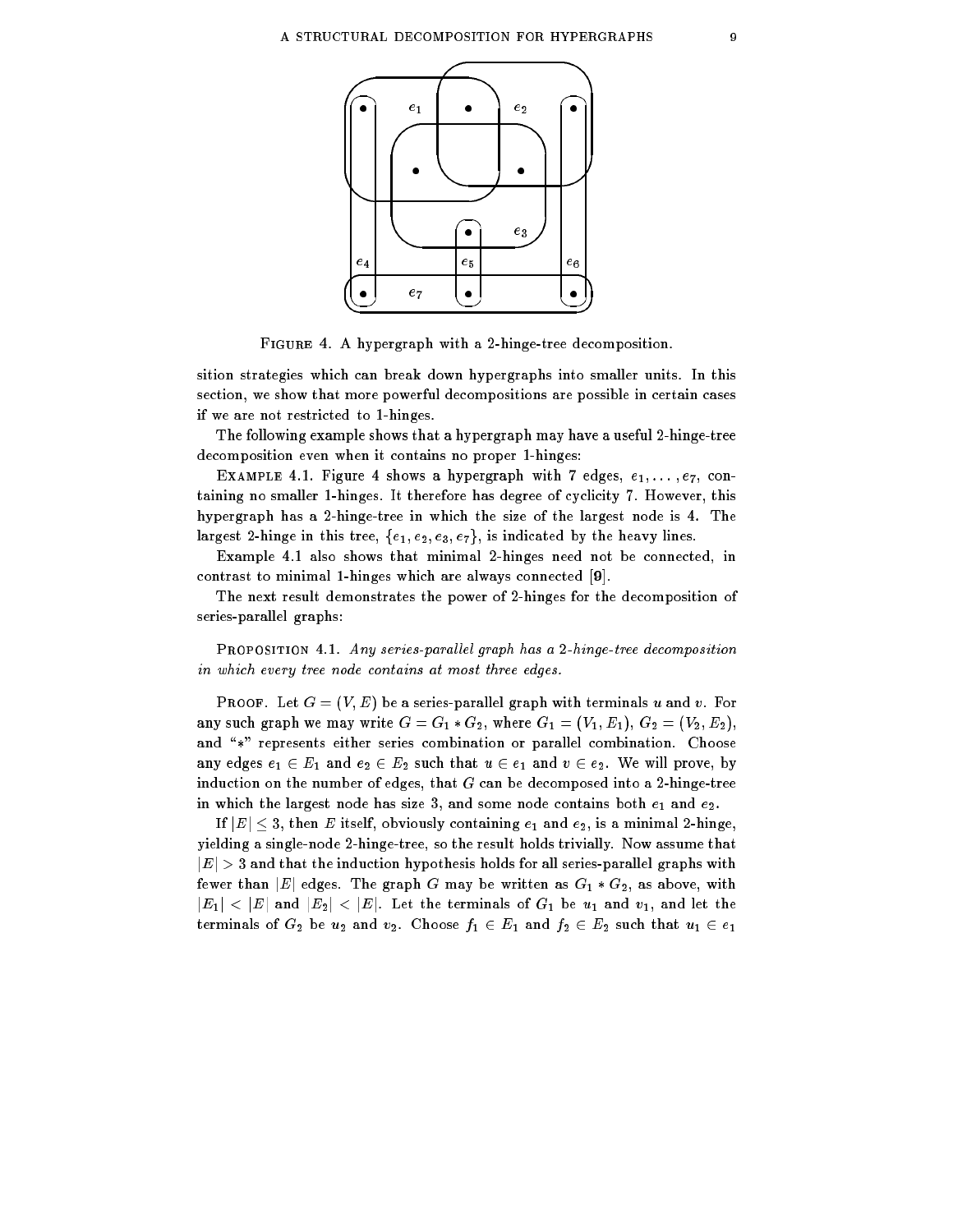and  $v_1 \in f_1$  or vice versa and  $u_2 \in e_2$  and  $v_2 \in f_2$  or vice versa. If possible,  $f_1$ should be chosen different from  $e_1$ , and  $f_2$  different from  $e_2$ . By the induction nypotnesis, there exists a 2-ninge-tree  $1_1$  of  $G_1$  with a node  $n_1$  containing both  $e_1$  and  $\jmath_1,$  and a 2-ninge-tree of  $G_2$  with a node  $n_2$  containing both  $e_2$  and  $\jmath_2.$  Let  $n_1 = \{e_1, e_2, f_1\}$ , and  $n_2 = \{e_1, e_2, f_2\}$ . Then  $n_1$  (respectively  $n_2$ ) is a 2-hinge of G if its size is 3. There are three cases to consider:

Case 1.  $|E_1|=1$  or  $|E_2|=1$ . We only consider the first possibility. From  $|E_1|=1$  and  $|E|>3$  it follows that  $|E_2|>2$ . By the choice of  $f_2$ , it then follows that  $|n_2|=3$ , whence  $n_2$  is a 2-hinge of G. It can also be seen straightforwardly that all nodes of  $T_2$  are also minimal 2-hinges of G. A 2-hinge-tree of G with a node containing both  $e_1$  and  $e_2$  is now obtained from  $\mathcal{I}_2$  and  $n_2$  by connecting  $n_2$  to  $n_2$ , and labeling the arc  $\{e_2, f_2\}$ .

Case 2.  $|E_1| = 2$  or  $|E_2| = 2$ . Again, we only consider the first possibility. From  $|E_1|=2$ , it follows that  $|E_2|\geq 2$ , whence both  $|n_1|=3$  and  $|n_2|=3$ , and both  $n_1$  and  $n_2$  are 2-hinges of G. Now if  $|E_2| = 2$ , a 2-hinge-tree of G with a node containing both  $e_1$  and  $e_2$  is obtained from  $n_1$  and  $n_2$  by simply connecting them, and labeling the arc  $\{e_1, e_2\}$ . If  $|E_2| > 2$ , all nodes of  $I_2$  are also minimal 2-hinges of  $G$ , as in Case 1. A 2-hinge-tree of  $G$  with a node containing both  $e_1$ and  $e_2$  is now obtained from  $1_2, n_1,$  and  $n_2$  by connecting  $n_1$  to  $n_2, n_2$  to  $n_2,$ and labeling the arcs appropriately.

Case 3.  $|E_1| > 2$  and  $|E_2| > 2$ . Then both  $|n_1| = 3$  and  $|n_2| = 3$ , both  $n_1$  and  $n_2$  are 2-ninges of  $G,$  and both the nodes of  $\scriptstyle I_1$  and  $\scriptstyle I_2$  are minimal 2-ninges of G. A 2-hinge-tree for G with a node containing both  $e_1$  and  $e_2$  is now obtained from  $1_1,\;1_2,\;n_1,$  and  $n_2$  by connecting  $n_1$  to  $n_2,\;n_1$  to  $n_1,$  and  $n_2$  to  $n_2,$  and labeling the arcs appropriately.  $\square$ 

We can apply Proposition 4.1 to obtain a decomposition for the cycle graph. (Note that in the cycle graph every set of three edges is a 2-hinge.)

EXAMPLE 4.2. The cycle graph  $C_n$  with n vertices and edges,  $n \geq 3$ , has a 2-hinge-tree where every node contains exactly three edges. This tree is in fact a linear list. We construct it by consecutively labeling the edges as  $0, 1, \ldots n-1$ and putting  $N_i = \{ \{0, i, i+1\} \mid i = 1, \ldots, n-2 \}.$  The required 2-hinge-tree is now obtained by connecting sets of edges with consecutive indices.

The next result shows that most graphs contain many small  $k$ -hinges:

**PROPOSITION 4.2.** In any graph, every set of  $k+1$  edges containing a path of length 3 is a k-hinge.

**PROOF.** Let  $G = (V, E)$  be a graph, and let  $E' = \{e_1, e_2, \ldots, e_{k+1}\}$  be a subset of edges containing a path of length 3. Without loss of generality, assume that  $e_1, e_2, e_3$  form a path. Then  $\bigcup E' = \bigcup (E'-e_2)$ . Hence  $E'-e_2$  is a separating set of  $\kappa$  edges for each connected component of  $E-E^-$  with respect to  $E$  , whence  $E$  is a  $\kappa$ -ninge.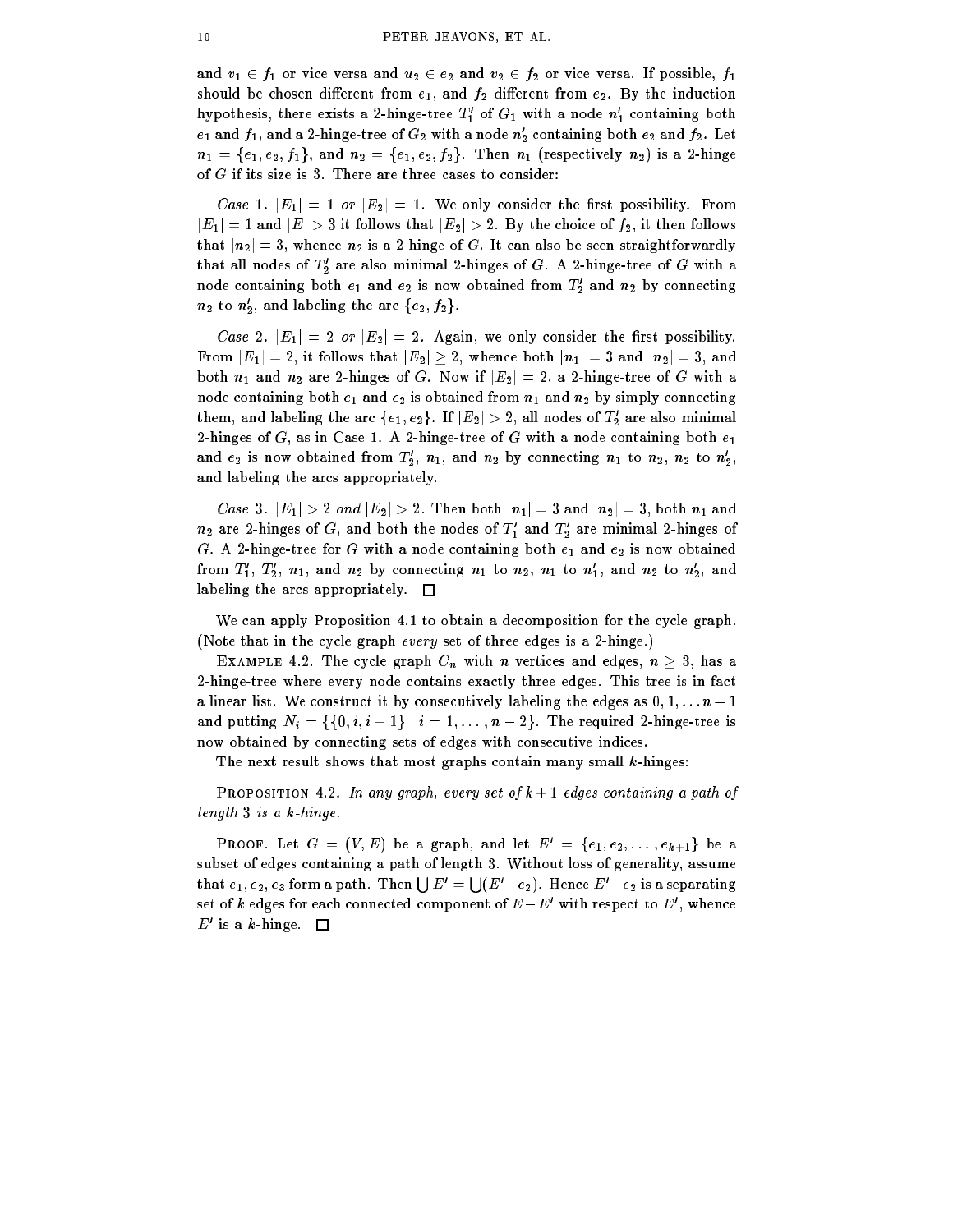Since there are so many k-hinges with  $k + 1$  edges in simple graphs, it is natural to ask whether a minimal k-hinge in a graph can be very large. We therefore list some examples of large minimal 2-hinges in graphs.

Example 4.3.

- (i) Any 1-factor of  $K_{2n}$  is a minimal 2-hinge with n edges.<sup>5</sup>
- (ii) Any maximal star,  $K_{1,n-1}$ , in  $K_n$ ,  $n \geq 4$ , is a connected minimal 2-hinge with  $n-1$  edges.<sup>6</sup>
- (iii) Consider the previous example. If each edge of  $K_n$  not in  $K_{1,n-1}$  is replaced by a path of length 2,  $K_{1,n-1}$  remains a connected minimal 2-hinge with  $n - 1$  edges which is moreover vertex-generated.

In order to decompose an arbitrary graph into a  $k$ -hinge-tree we are sometimes forced to use k-hinges which contain more than  $k + 1$  edges, as the following proposition shows:

**PROPOSITION 4.3.** There is no k-hinge-tree of  $K_{2k+3}$  in which every node has size  $k+1$ .

PROOF. Assume, for contradiction, that there exists a k-hinge-tree T of  $K_{2k+3}$ in which every node has size  $k + 1$ . Thus each node of T contains at most  $2k + 2$ vertices. Let  $n_1$  be a node in  $T$  of which the number of vertices is maximal. Let  $v_2$  be an arbitrary vertex of  $K_{2k+3}$  not in  $n_1$  (such a vertex exists), and let  $n_2$  be a node of T containing  $v_2$  such that the distance in T between  $n_1$  and  $n_2$  is minimal. By the choice of  $n_1$  and  $n_2$ ,  $n_1$  contains a vertex, say  $v_1$ , not in  $n_2$ . Let  $n_3$  be an arbitrary node of T containing the edge  $\{v_1, v_2\}$ . Clearly,  $n_3 \neq n_1$  and  $n_3 \neq n_2$ . By Property 4 of Definition 2.4, the node  $n_2$  is not on the path in T connecting  $n_1$  and  $n_3$ , since  $n_1$  and  $n_3$  share the vertex  $v_1$ , which is not in  $n_2$ . Similarly,  $n_1$  cannot be on the path connecting  $n_2$  and  $n_3$ . Hence the path connecting  $n_1$  to  $n_2$  contains an internal node  $n_4$  which is both on the path connecting  $n_1$  to  $n_3$  and the path connecting  $n_2$  to  $n_3$ . By Property 4 of Definition 2.4, the node  $n_4$  contains the vertex  $v_2$  shared by the nodes  $n_1$  and  $n_3$ . However  $n_4$  is closer to  $n_1$  than is  $n_2$ , a contradiction. Hence  $K_{2k+3}$  has no k-tree in which every node has size  $k + 1$ .

## 5. Difficulties and open problems for arbitrary  $k$ -hinges

Since arbitrary k-hinges allow more powerful decompositions than 1-hinges, it is natural to ask whether the results of Section  $3$  can be generalized to  $k$ -hinges. In other words, is it also true that, for  $k > 1$ , every hypergraph has a k-hinge-tree decomposition, and if so, is there an associated invariant complexity measure?

<sup>5</sup>A 1-factor of a graph is a set of edges that are pairwise non-incident and cover the set of nodes. For any number  $n, K_n$  denotes the complete graph on  $n$  vertices.

<sup>6</sup>A star is a graph the edges of which are incident with a common vertex.

<sup>&</sup>lt;sup>7</sup>Observe that  $n_3$  and  $n_4$  can be equal.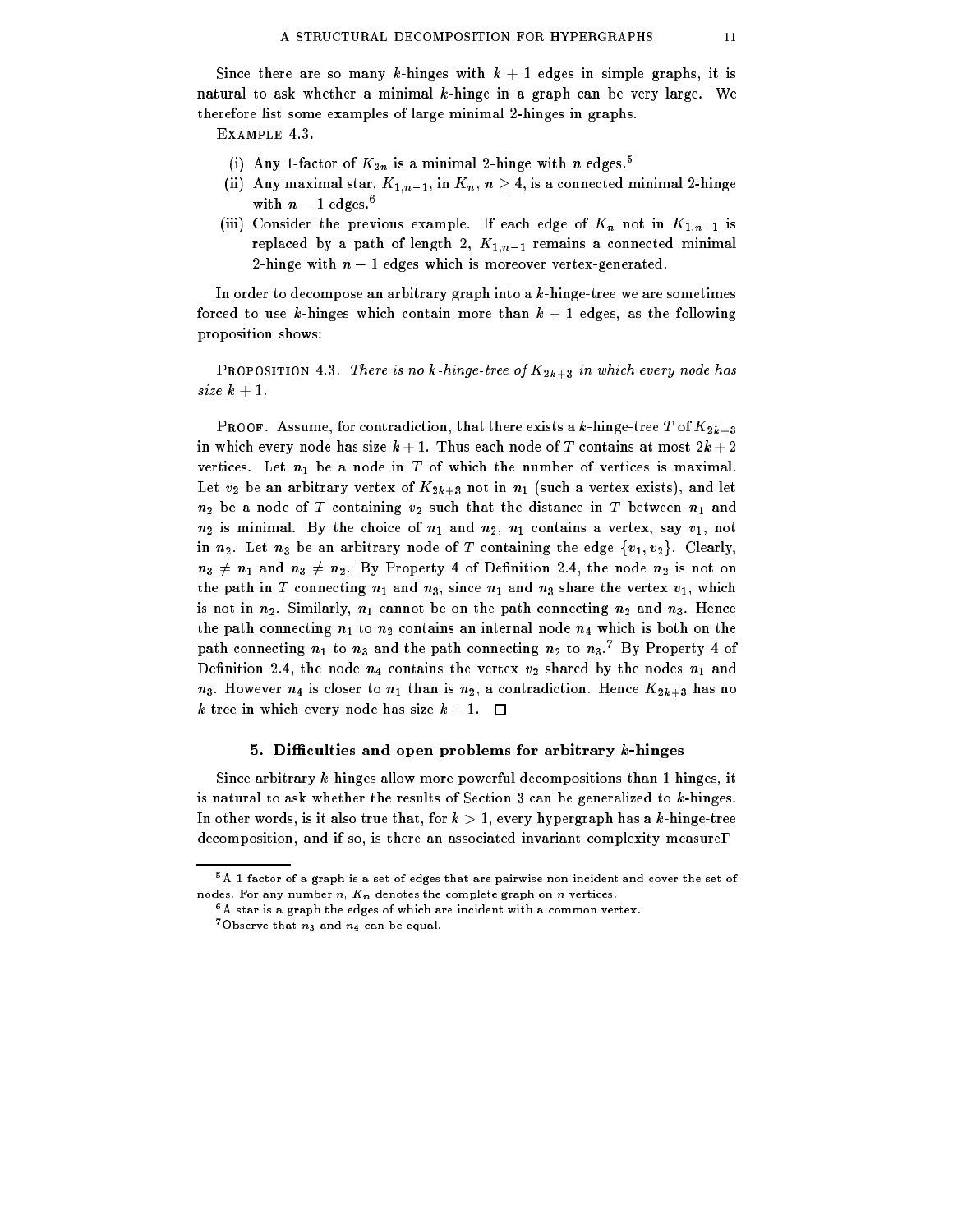

Figure 5. A hypergraph illustrating that 2-hinges do not have the Inheritance Property.

In order to establish the results for 1-hinges we made use of the Inheritance Property, the Decomposition Property, and the Inseparability Property. The following results indicate that these properties do not directly generalize to arbitrary k-hinges.

First of all unlike 1-hinges, 2-hinges do not have the Inheritance Property.

EXAMPLE 5.1. Figure 5 shows a graph, G, with edges  $e_1, \ldots, e_{10}$ , which contains a 2-hinge,  $H = \{e_1, \ldots, e_5, e_6\}$ , indicated by heavy lines. The subgraph  $(\bigcup H, H)$  contains a 2-hinge,  $H' = \{e_1, \ldots, e_5\}$ , which is not a 2-hinge of G.

Furthermore, 2-hinges do not have the Decomposition Property, the obvious generalization of which to arbitrary k-hinges is as follows:

DECOMPOSITION PROPERTY FOR  $k$ -HINGES. Let  $(V, E)$  be a hypergraph and let H be a k-hinge of  $(V, E)$ . Then H satisfies the decomposition property if for every subset  $h \subseteq E$  containing k edges and for every h-decomposition  $D$  of H, there exists  $S \in \mathcal{D}$  such that, for every  $\mathcal{D}' \subset \mathcal{D}$  with  $S \in \mathcal{D}'$ ,  $\Box$   $\Box'$  is either a k-hinge of  $(V, E)$  or a subset of E containing at most k edges.

EXAMPLE 5.2. Consider a family of hypergraphs,  $R_n$ ,  $n \geq 2$ . For every n,  $R_n$ consists of 3n points and  $2n + 2$  edges. The points are labeled  $x_i$ ,  $y_i$ , and  $z_i$ ,  $i = 1, \ldots, n$ , and the edges are as follows:

$$
e_x = \{x_1, \ldots, x_n\};
$$
  
\n
$$
e_y = \{y_1, \ldots, y_n\};
$$
  
\n
$$
f_i = \{x_i, y_i, z_i\}, i = 1, \ldots, n;
$$
  
\n
$$
g_i = \{z_i, x_{(i+1) \mod n}, y_{(i+1) \mod n}\}, i = 1, \ldots, n.
$$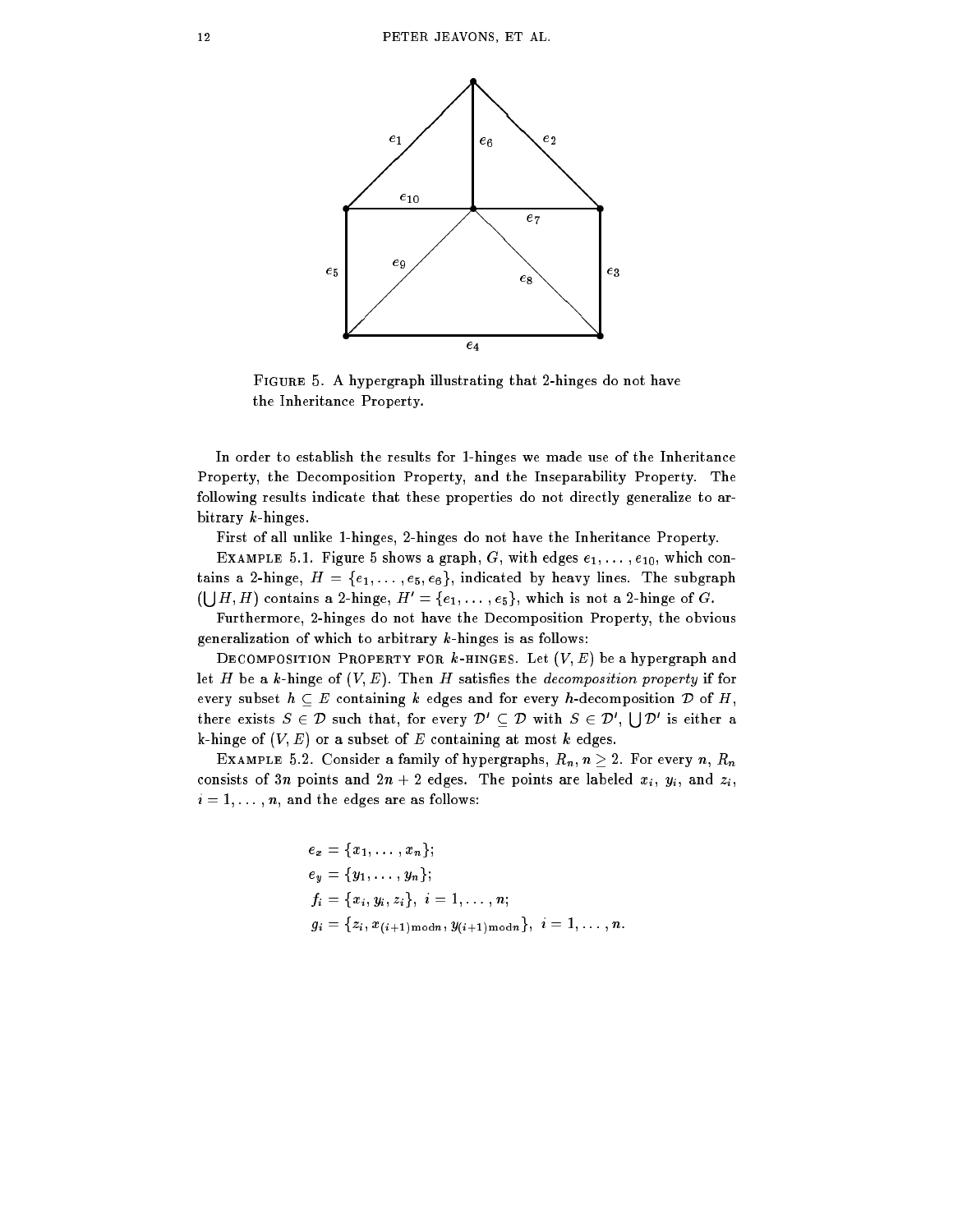

FIGURE 6. The hypergraph  $R_3$  and its minimal 2-hinges  $E_1$ ,  $F$ , and  $F_1$  (Example 5.2).

The minimal 2-hinges of  $R_n$  are as follows:

$$
E_i = \{e_x, e_y, f_i, g_i\}, i = 1, ..., n;
$$
  
\n
$$
F = \{e_x, e_y, f_1, ..., f_n\};
$$
  
\n
$$
G = \{e_x, e_y, g_1, ..., g_n\};
$$
  
\n
$$
F_i = \{f_i, g_i, f_{(i+1) \text{mod} n}\}, i = 1, ..., n;
$$
  
\n
$$
G_i = \{g_i, f_{(i+1) \text{mod} n}, g_{(i+1) \text{mod} n}\}, i = 1, ..., n.
$$

The hypergraph  $R_3$  and its minimal 2-hinges  $E_1$ ,  $F$ , and  $F_1$  are illustrated in Figure 6.

To see that 2-hinges do not have the Decomposition Property, consider the minimal 2-hinge F. Let  $h = \{e_x, e_y\}$ , and let  $\mathcal{D} = \{\{e_x, e_y\}, \{f_1\}, \ldots, \{f_n\}\}.$ Clearly,  $D$  is an h-decomposition of F. Now notice that, for  $i = 1, \ldots, n$ ,  ${e_x, e_y, f_i}$  is not a 2-hinge of  $R_n$ . Hence there is no  $S \in \mathcal{D}$  such that every subset of <sup>D</sup> encompassing at least 3 edges including those of S generates a 2-hinge of  $(V, E)$ .

As Proposition 3.1 and the Invariance Theorem rely on the Decomposition Property, we cannot hope to generalize their proofs to show the equivalent results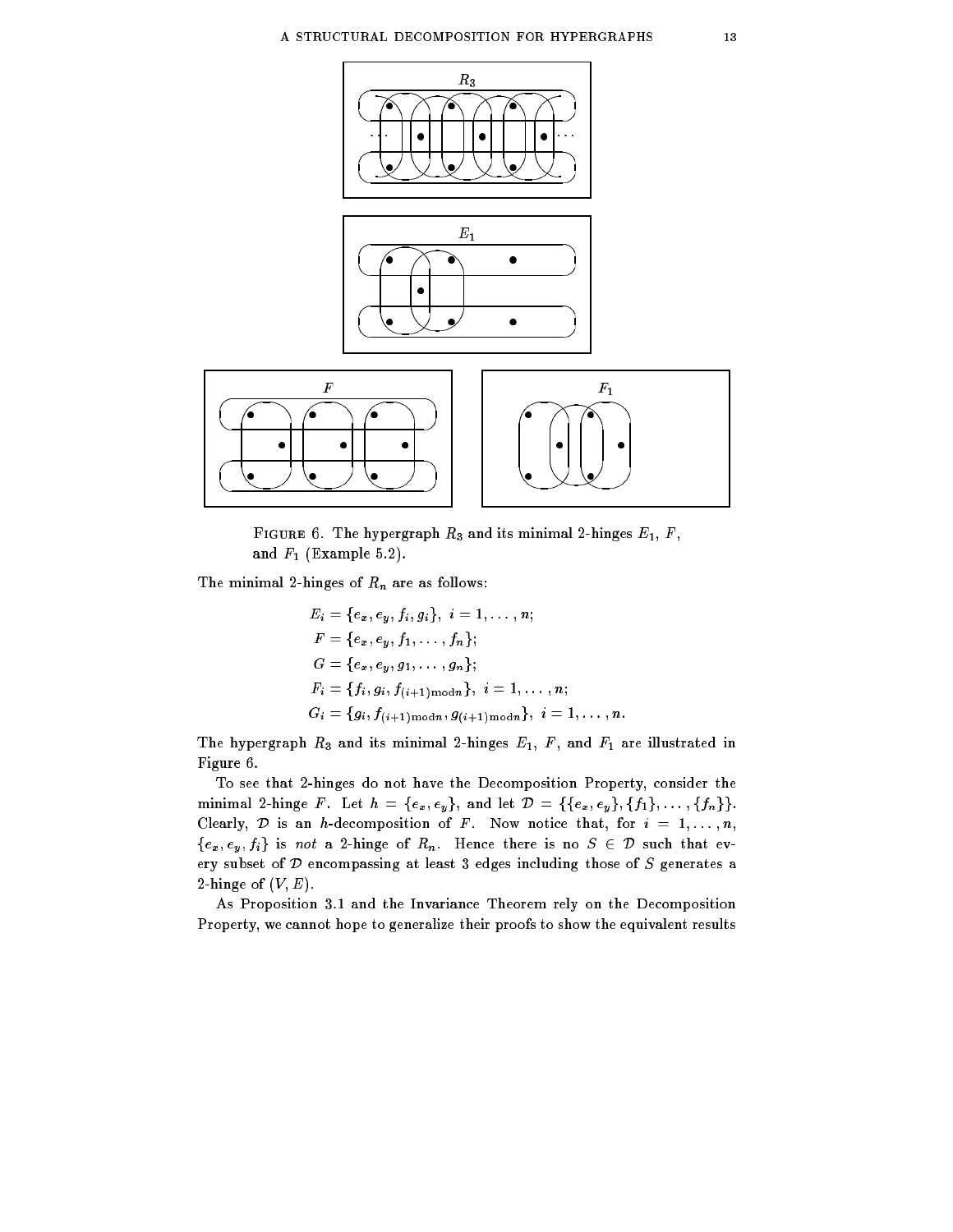for arbitrary k-hinges. As a matter of fact, a hypergraph can indeed have two different 2-hinge-trees where the size of the largest node is not the same, as the following example shows:

EXAMPLE 5.3. Consider the family of hypergraphs  $R_n$ ,  $n \geq 2$ , described in Example 5.2. A first possible 2-hinge-tree,  $T_E$ , is the linear list  $E_1, \ldots, E_n$ . A second possible 2-hinge-tree,  $T_F$ , is the star with central node F and leaf nodes  $F_1, \ldots F_n$ . A third possible 2-hinge-tree,  $T_G$ , is the star with central node G and leaf nodes  $G_1, \ldots, G_n$ . The size of the largest node in  $T_E$  is 4, whereas the size of the largest node in both  $T_F$  and  $T_G$  is  $n+2$ .

A closer examination of the proof of Proposition 3.1 reveals that it does not rely on the full Decomposition Property, but rather on the consequent Inseparability Property. We might therefore attempt to remedy the situation by requiring that the nodes of a  $k$ -hinge-tree satisfy the Inseparability Property below, which is a generalization of the Inseparability Property for 1-hinges.

INSEPARABILITY PROPERTY FOR  $k$ -HINGES. Let  $(V, E)$  be a hypergraph and let H be a k-hinge of  $(V, E)$ . Then H is inseparable if for every subset  $h \subseteq E$ containing k edges, and for every h-decomposition  $D$  of H, at most one element of  $D$  contains more than k edges, and all elements of  $D$  except for a largest one contain at most k edges in total.

Notice that, for general k-hinges, the Inseparability Property follows from the Decomposition Property in the same way as it does for 1-hinges. Furthermore notice that inseparability implies minimality:

### PROPOSITION 5.1. An inseparable k-hinge of a hypergraph is also minimal.

PROOF. We prove the contrapositive. Thereto, let  $(V, E)$  be a hypergraph and let H be a k-hinge of  $(V, E)$  that is not minimal. Thus H contains another  $\kappa$ -ninge of (v,  $E$  ), say  $H$  . Let  $e$  be any edge of  $H=H$  , let  $C_e$  be the connected component of  $E = H$  with respect H containing e and let  $h = \{e_1, \ldots, e_k\}$ be a corresponding separating edge set. Let  $D = \{ \{e_1\}, \ldots, \{e_k\}, H \cup C_e, H = 0\}$ (CeUn )). Clearly,  $\nu$  is an  $n$  -decomposition of H which contains  $\kappa+2$  nonempty elements, whence it necessarily violates the second condition of the Inseparability Property for k-hinges. Hence H is not inseparable.  $\Box$ 

On the other hand, not every minimal  $k$ -hinge is inseparable, as is shown by Example 5.4, below.

EXAMPLE 5.4. Consider the following variation on Example 5.1. Let  $G$  be the hyper graph constructed from the graph  $G$  in Figure 5 by adding a unique extra node to each of the edges  $e_1, \ldots, e_5$ , and by adding all binary edges connecting two extra nodes. Let  $\bm{\mu}$  and  $\bm{\mu}$  be the sets of edges of  $\bm{\mathrm{G}}$  corresponding to  $\bm{\mu}$ and  $\pi$  in  $G$ , respectively. An exhaustive but straightforward examination of all subsets of  $H$  shows that  $H$  is a minimial 2-hinge. However,  $H$  is not inseparable, since  $\{H\,$  ,  $H=H\,$   $\}$  is an  $\{e_1, e_2\}$ -decomposition of  $H\,$  which does not satisfy the Inseparability Property for 2-hinges.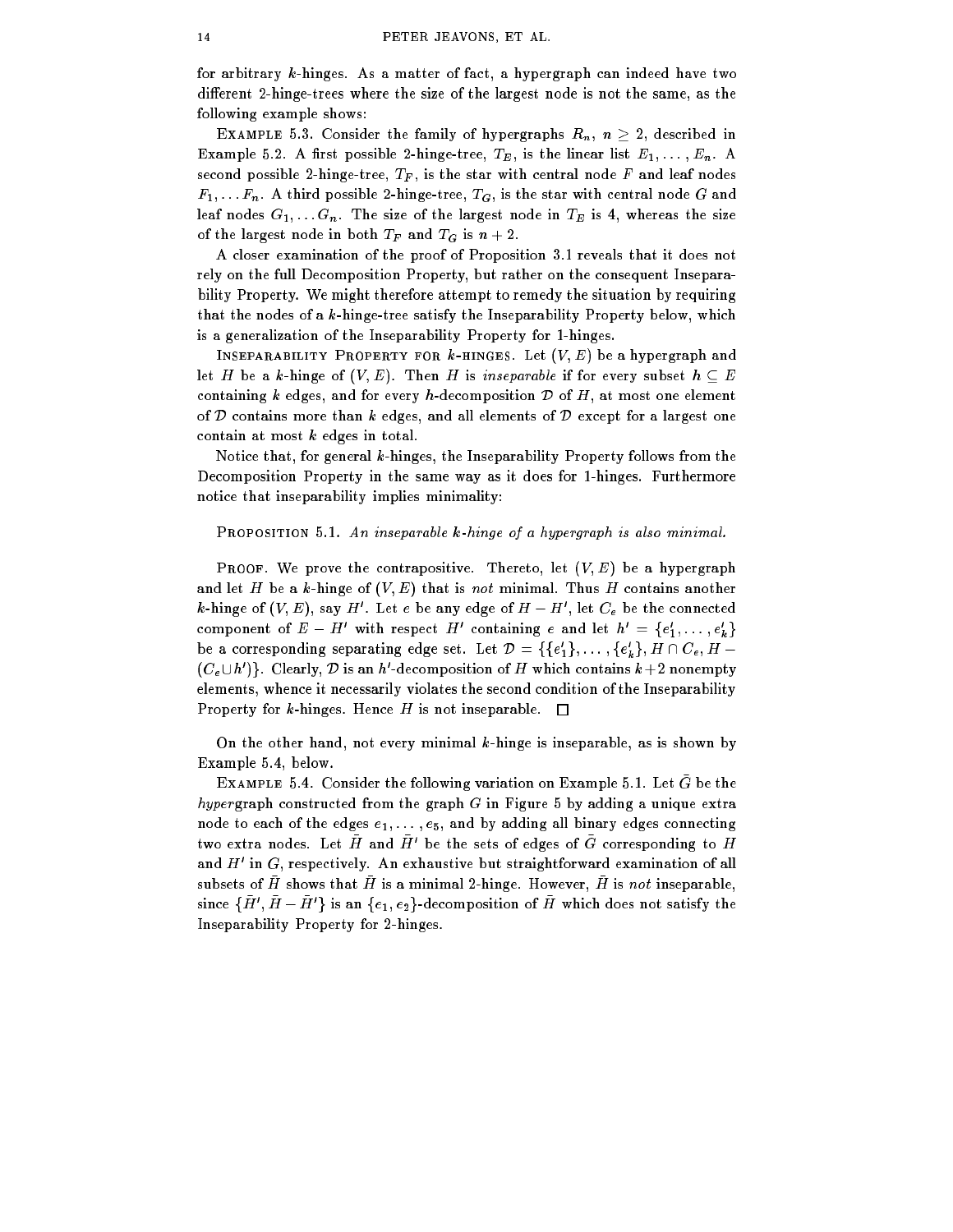Hence imposing the Inseparability Property on the nodes of a k-hinge-tree yields a genuine restriction.

We might hope that, with this restriction, it would be possible to derive an invariant for k-hinge-trees. Notice that Example 5.3 is not a counterexample to this proposal, as the nodes F in  $T_F$  and G in  $T_G$  are not inseparable, as can be easily verified. We conjecture that, using similar arguments as in the proof of Proposition 3.1, it is possible to find a bound for the largest inseparable  $k$ -hinge in terms of the size of the largest node in an arbitrary k-hinge-tree of which all the nodes are inseparable. Unfortunately, the bound will be weaker than in Proposition 3.1 and will not allow us to derive an equality as in the proof of the Invariance Theorem. In fact, Example 5.5 below demonstrates that the size of the largest node in a k-hinge-tree of which all the nodes are inseparable is not an invariant.

EXAMPLE 5.5. Consider the hypergraph G with 11 vertices,  $v_1, \ldots, v_{11}$ , and 7 edges,  $e_1, e_2, e_3, f_1, \ldots, f_4$ , defined as follows:

| $e_1 = \{v_1, v_2, v_3, v_4\};$       | $f_1 = \{v_1, v_3, v_4, v_8, v_9\};$       |
|---------------------------------------|--------------------------------------------|
| $e_2 = \{v_8, v_9, v_{10}, v_{11}\};$ | $f_2 = \{v_2, v_3, v_4, v_{10}, v_{11}\};$ |
| $e_3 = \{v_4, v_5, v_6, v_7\};$       | $f_3 = \{v_4, v_5, v_7, v_8, v_{10}\};$    |
|                                       | $f_4=\{v_4,v_5,v_6,v_9,v_{11}\}.$          |

By an exhaustive search we find that the inseparable 2-hinges of  $G$  are

| $\{e_1, e_2, e_3\},$         | ${e_2,e_3,f_3};$   | $\{e_2, f_1, f_2\};$    |
|------------------------------|--------------------|-------------------------|
| $\{e_1, e_2, f_1\};$         | ${e_2,e_3,f_4};$   | $\{e_3, f_3, f_4\};$    |
| $\{e_1\,,\,e_2\,,\,f_2\}\,,$ | ${e_1, f_1, f_2};$ | ${f_1, f_2, f_3, f_4}.$ |

Two possible 2-hinge-trees of G built from these inseparable 2-hinges are shown in Figure 5.5. The size of the largest node in  $T_e$  is 3, whereas the size of the largest node in  $T_f$  is 4.

The Hinge-Tree Decomposition Algorithm for 1-hinge-tree decompositions also relies on the Inheritance, Decomposition, and Inseparability Properties, so it cannot be directly generalized to k-hinges either. For example, the algorithm uses the fact that a 1-hinge-tree can be obtained by first decomposing the hypergraph into a tree of 1-hinges that are not necessarily minimal and then further decomposing these 1-hinges. As is shown in Example 5.1, a similar strategy for 2-hinge-trees is not guaranteed to yield a correct result. Another property the Hinge-Tree Decomposition Algorithm relies on is that a singleton separating edge set is always contained in some minimal 1-hinge. Unfortunately, this property does not carry over to 2-hinges, either. The following example exhibits a hypergraph having a separating edge pair not contained in any minimal 2-hinge of that hypergraph.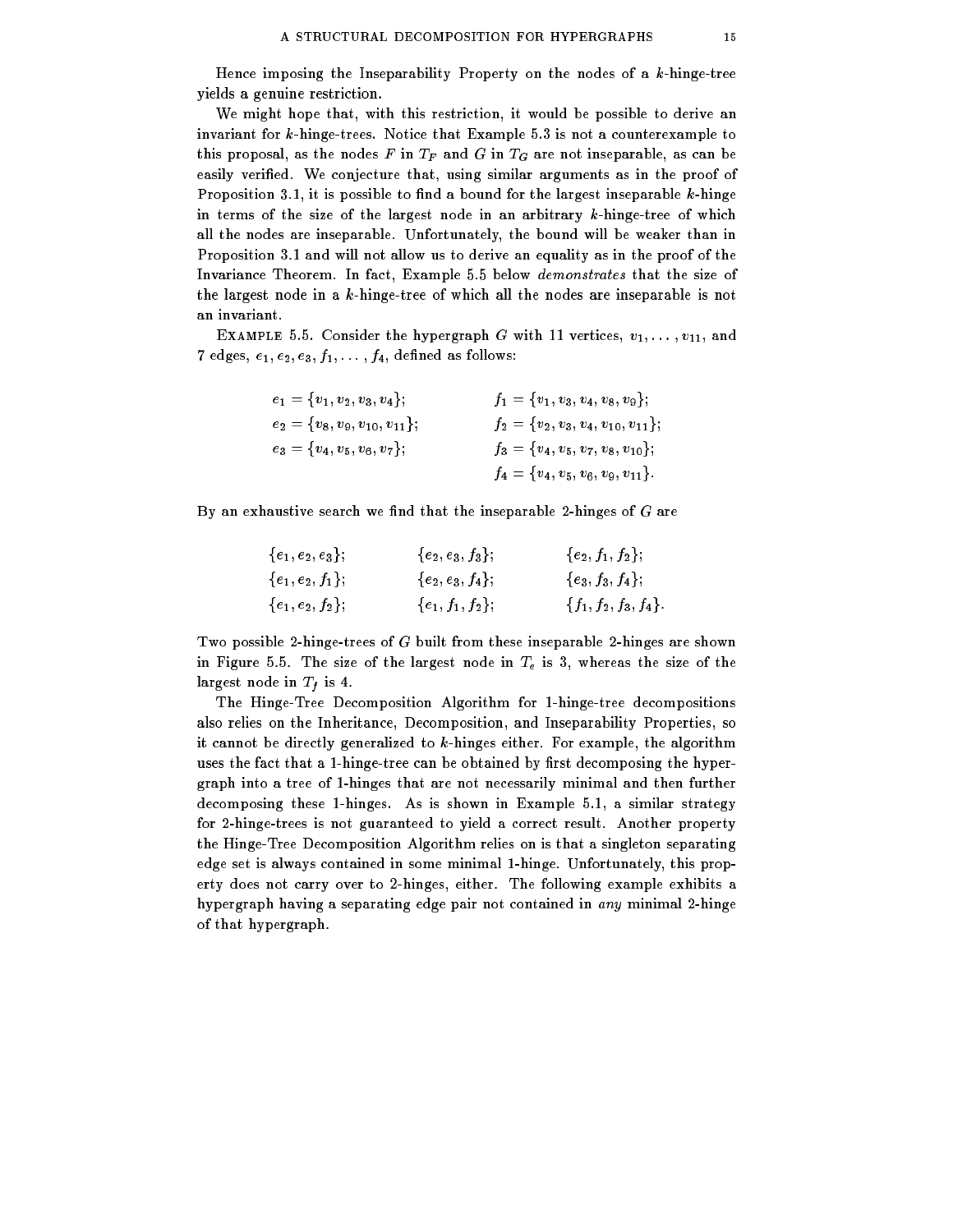

FIGURE 7. Two possible 2-hinge-trees for  $G$  (Example 5.5).

Example 5.6. Consider the hypergraph with nodes

$$
\{x_1,x_2,y_1,y_2,z_1,z_2,u_1,u_2\}
$$

and edges

$$
e_1 = \{x_1, x_2, z_1, u_1\}; \n f_1 = \{y_1, y_2, z_1, u_2\}; \n g_1 = \{x_1, y_1\};
$$
\n
$$
e_2 = \{x_1, x_2, z_2, u_2\}; \n f_2 = \{y_1, y_2, z_2, u_1\}; \n g_2 = \{x_2, y_2\}.
$$

Clearly,  $\{g_1, g_2\}$  is a separating edge pair separating off  $\{e_1, f_1\}$  from  $\{e_2, f_2\}.$ Now, the smallest 2-hinges (with respect to inclusion) containing  ${g_1, g_2}$  are the edge sets  $\{e_1, f_1, g_1, g_2\}, \{e_2, f_2, g_1, g_2\}, \{e_1, f_2, g_1, g_2\}, \text{and } \{e_2, f_1, g_1, g_2\}, \text{as can}$ easily be veried by a simple, exhaustive search. None of these four 2-hinges are minimal however, as all eight sets obtained from them by either removing  $g_1$  or  $g_2$  are 2-hinges, too.

The above examples clearly show that an algorithm for generating k-hingetrees cannot simply be obtained by a straightforward generalization of the Hinge-Tree Decomposition Algorithm. As a matter of fact, it is an open problem whether or not there exists an efficient and effective algorithm for finding  $k$ hinge-trees.

## 6. Conclusions

We have shown that any hypergraph has a decomposition into a tree of 1 hinges, and the size of the largest minimal hinge in such a tree is an invariant of the hypergraph. This provides a classication scheme for hypergraphs giving a useful measure of their structural complexity.

The extension of the notion of a 1-hinge to  $k$ -hinges allows more refined decompositions in many cases, but k-hinges fail to have the pertinent properties of inheritance and inseparability. Without inheritance it is difficult to guarantee